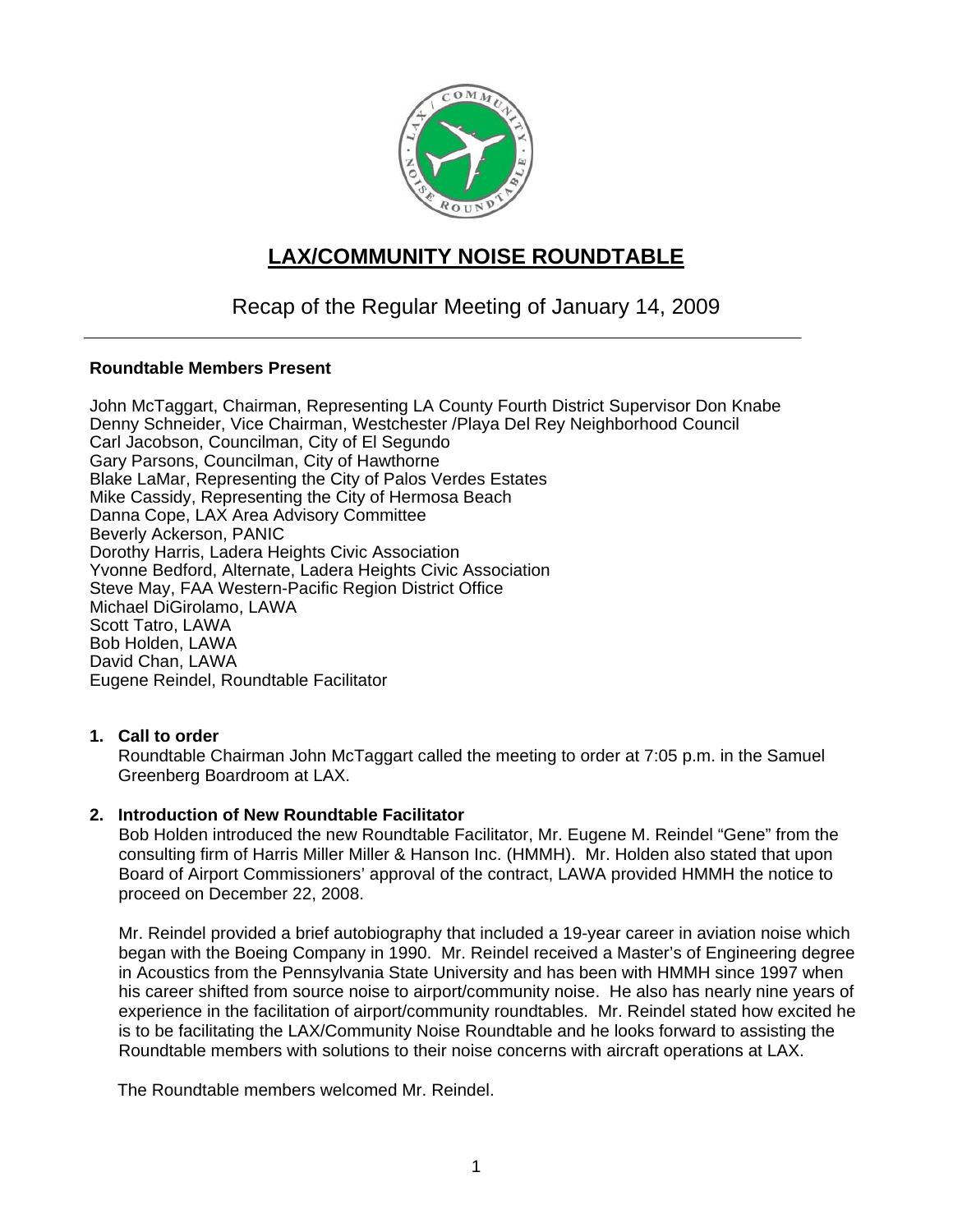## **3. Appointment/Confirmation of At-Large Members for a Two-Year Term**

Chairman McTaggart notified the members that applications had been received from four community groups to fill the three "at-large" seats allowed by the Roundtable By-Laws. Based on discussion that all members believe the four nominees have all contributed to the Roundtable, Mr. Jacobson suggested the Roundtable to implement alternating appointments with the two nominees in close proximity to each other. Ms. Harris, as one of the community representatives, expressed that alternating appointments seems disjointed and she recommended that all four nominees to be appointed as at-large members of the Roundtable. After further discussion, Chairman McTaggart recommended that the Roundtable consider temporarily appointing all four community groups until the by-laws can be changed to allow more than three community groups.

Member Cassidy made the motion to appoint the three incumbent members to the Roundtable at this time and then appoint the fourth community representative after the Roundtable's by-laws are changed to allow more than three at-large members.

The motion was seconded and passed with one member, Mr. Jacobson opposed.

After the appointment of the three incumbent community members, the Roundtable began discussion of how many groups to be allowed. Mostly due to the fact that some elected officials do not regularly attend the meetings and public comments have been extremely valuable to the Roundtable, the discussion led to allowing an unlimited number of groups to sit at the Roundtable. Discussion then moved to determining what makes a community group "legitimate." "Legitimate" was not exactly defined in the process, but members concurred that the groups must have some formality to them and have formal structure including by-laws in order to have legitimate status and be considered for an at-large seat at the Roundtable.

Member Parsons moved to remove the limitation on the number of seats at the LAX/Community Roundtable for legitimate organizations or community groups and the Roundtable shall grant such seats by majority vote.

Member Cassidy seconded the motion and it was approved through majority vote with only Member Jacobson opposed.

## **4. Government Accountability Office Interview**

Ms. Heather May from the United States Government Accountability Office (GAO) attended the Roundtable meeting to identify opportunities to overcome challenges with environmental actions as directed by Congress as a result of a recent update of the 2000 survey, which showed noise is the environmental issue of most concern. The survey was conducted as a question and answer session with the GAO asking the questions.

*GAO:* How does LAWA communicate environmental issues to the community? How often do you communicate with the Airport?

#### *Roundtable:*

The frequency of communication varies with each member; some members may communicate with the Airport several times per week.

LAWA utilizes a website that is active 24/7 with information on flight tracks that the members can access to help educate the public and respond to complaints. LAWA follows up with complaints very well.

One of the issues before the Roundtable is the late night departures taking off to the east during "over ocean operations." LAWA brought in the Chief Pilots of the top five airlines committing these east departures to inform and educate them of the noise problems they are causing. As a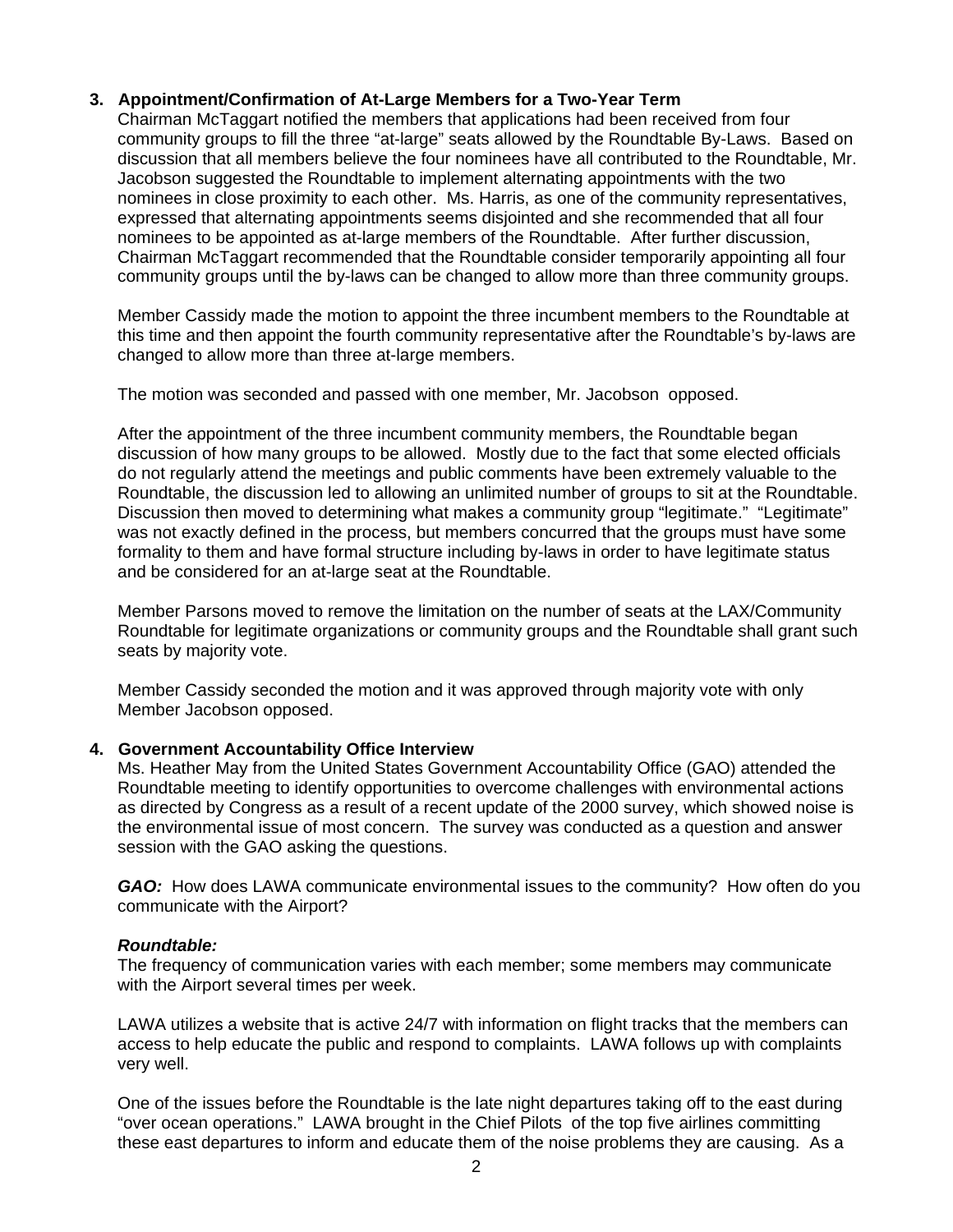result, Northwest Airlines changed the aircraft operating at LAX to be able to take off over the ocean at night.

The Roundtable used to have an ATA representative attending the meetings. This representation is greatly missed.

Another issue is the use of outboard runways for departures. The Roundtable feels more can be done to reduce the number of departures on the outboard runways. This is an FAA issue and the tower does not always adhere to this policy.

*GAO:* What type of information is shared at the Roundtable?

#### *Roundtable:*

- FAA/flight tracks and understanding of operations
- Roundtable maintains a work program which consists of a list of noise issues to be addressed.
- Roundtable sends letters out to various entities, but do not always get responses. Roundtable would like GAO assistance in getting responses. Also, the 65 CNEL criteria needs to be changed to address where people are affected, but not impacted.
- LAWA reached out and provided education in acoustics, LAX operations, and noise updates. LAWA also brought in a representative from Boeing to provide information on the quiet design of aircraft, and other representatives to discuss various subjects.
- LAWA sponsors for Roundtable members to attend the UC Davis Airport Noise and Air Quality Symposium.

**GAO:** In your opinion, is the airport's decision making transparent? Do you know how they use your input?

#### *Roundtable:*

LAWA advises the Roundtable exactly what it does with the feedback. LAWA addresses feedback and conducts detailed studies.

With regards to the results of Environmental Impact Report, LAWA sometimes provides "comment noted" and does not always respond to the issues raised in the comments.

Another member noted that EIRs are prepared by consultants and it is their job to wave it off.

It is also noted that in a report of 17 pages, the public can expect a near perfect report; with 1700 pages, it is not unreasonable to find some errors; with 17,000 pages (like the latest EIR from LAWA)… LAWA, as the lead agency for an EIR, needs to monitor the work of the consultants.

*GAO:* At what stage in the process does LAWA get community input?

#### *Roundtable:*

LAWA obtains community input at all stages in the process of a project. It does a good job to get community input.

With EIRs, LAWA could incorporate a more participatory process. Three cities, the County and a community group reached a settlement agreement as a result of the EIR process. Answers will only be provided if you ask the right question of the right staff member. It can take some persistence to determine the question(s) to ask and who to go to with the question(s).

*GAO:* What has resulted from the Roundtable?

#### *Roundtable:*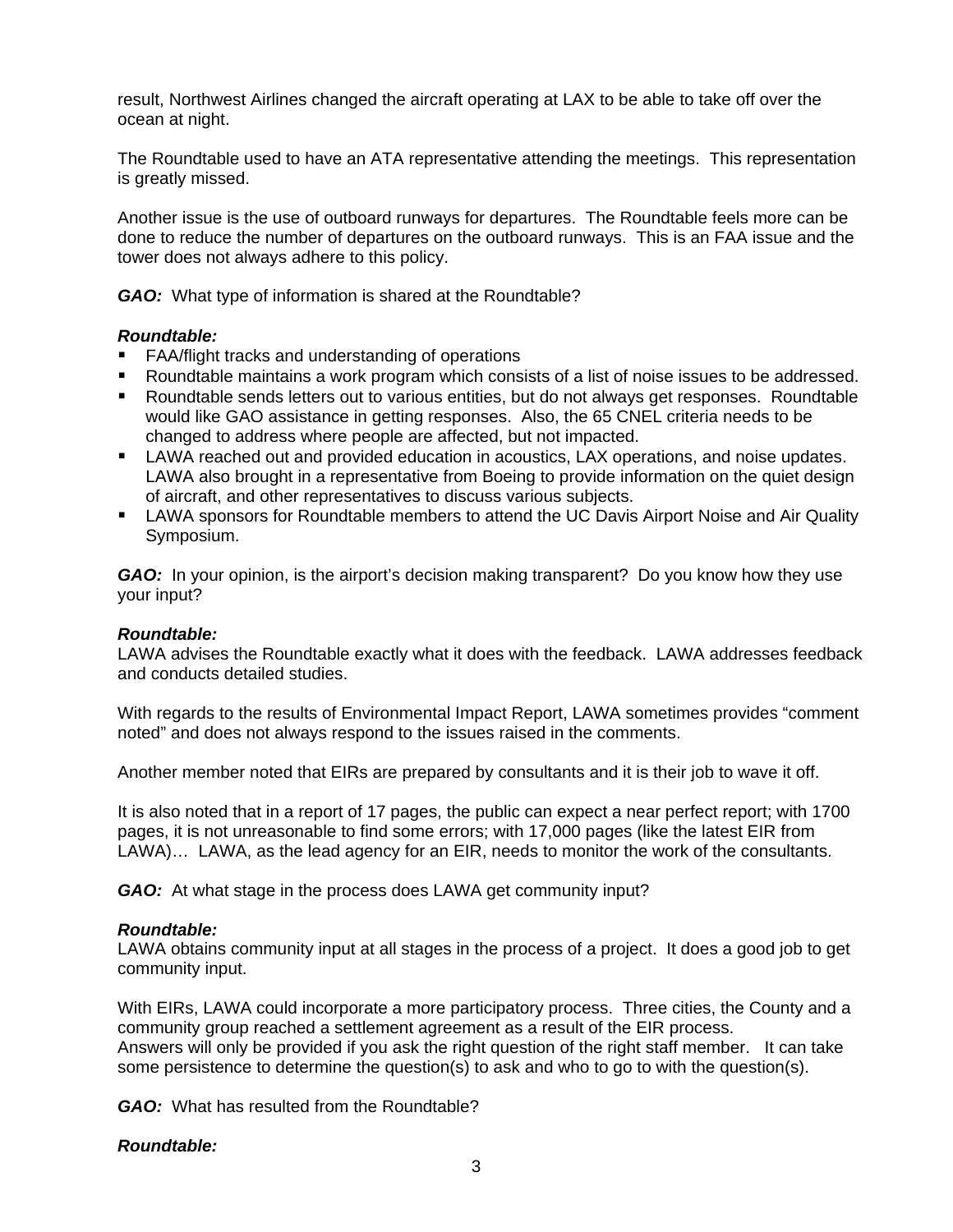- **Flight track change for Runway 25R departures**
- Cooperation vs. adversarial
- $\blacksquare$  LAWA listens

*GAO:* Have there been measurable outcomes?

## *Roundtable:*

- 25R flight track change. GAO asked if the change removed people from impact. Roundtable was not sure.
- **Successful in getting aircraft moved off shore**
- **Moved helicopter route from residential to industrial**
- "Loop" departure was codified and implemented being flown now
- Part 161 was initiated
- Altitude change on arrival procedure during east operations
- Altitude change over peninsula
- Willingness of LAWA/FAA to make people comfortable with their "want to help" attitude
- Aircraft turning sooner on arrival to avoid Monterey Park, which is about 20 miles out from LAX. FAA has been working this issue for some time.
- Cannot say if outcome is due to Roundtable, but people are listening and short turn approaches into the airport have gone from twice a week to twice a month.

*GAO:* Overall, characterize your relationship with LAWA.

## *Roundtable:*

- **Much improved**
- Have not felt hostile in years
- A seat at the table helps
- Take a look at the list of letters, most of which have been regularly sent to Mr. William Withycombe (FAA Western-Pacific Region)
- **Primary purpose is to educate constituents. Understanding problems and technical limitations** help with this.

*GAO:* Do you think EPA, FAA, Government, Airport could do more?

## *Roundtable:*

- Allow nighttime curfews
- All of the above can and should do more
- **ANCA** needs to be revisited
- **Host city should have more say on how runways are used at LAX. Currently, with the** preferential runway use program, the FAA determines the runway assignments for departures and arrivals.
- **Need a modification to allow noise to be balanced with safety and efficiency at the FAA.** Recently the FAA stated "Noise is not an FAA job – it is safety and efficiency" in relation to an issue at Hawthorn Airport.
- Problem at LAX is that pilot requests for a particular runway are granted. Pilot should have to provide a reason and fill out paperwork for violating the preferential runway use program.
- **LAWA/EI Segundo is working on a training DVD.**
- " Roundtable only deals with noise, but there are other environmental issues to resolve at LAX.
- Need to get information to the airplane "load" staff.
- " The funding for the Southern California Airspace Redesign disappeared and the Roundtable redesign. An inquiry was made to the GAO if it can help reinstate the funding. GAO representative did not comment. wants it reinstated as there are many noise issues that will be solved through airspace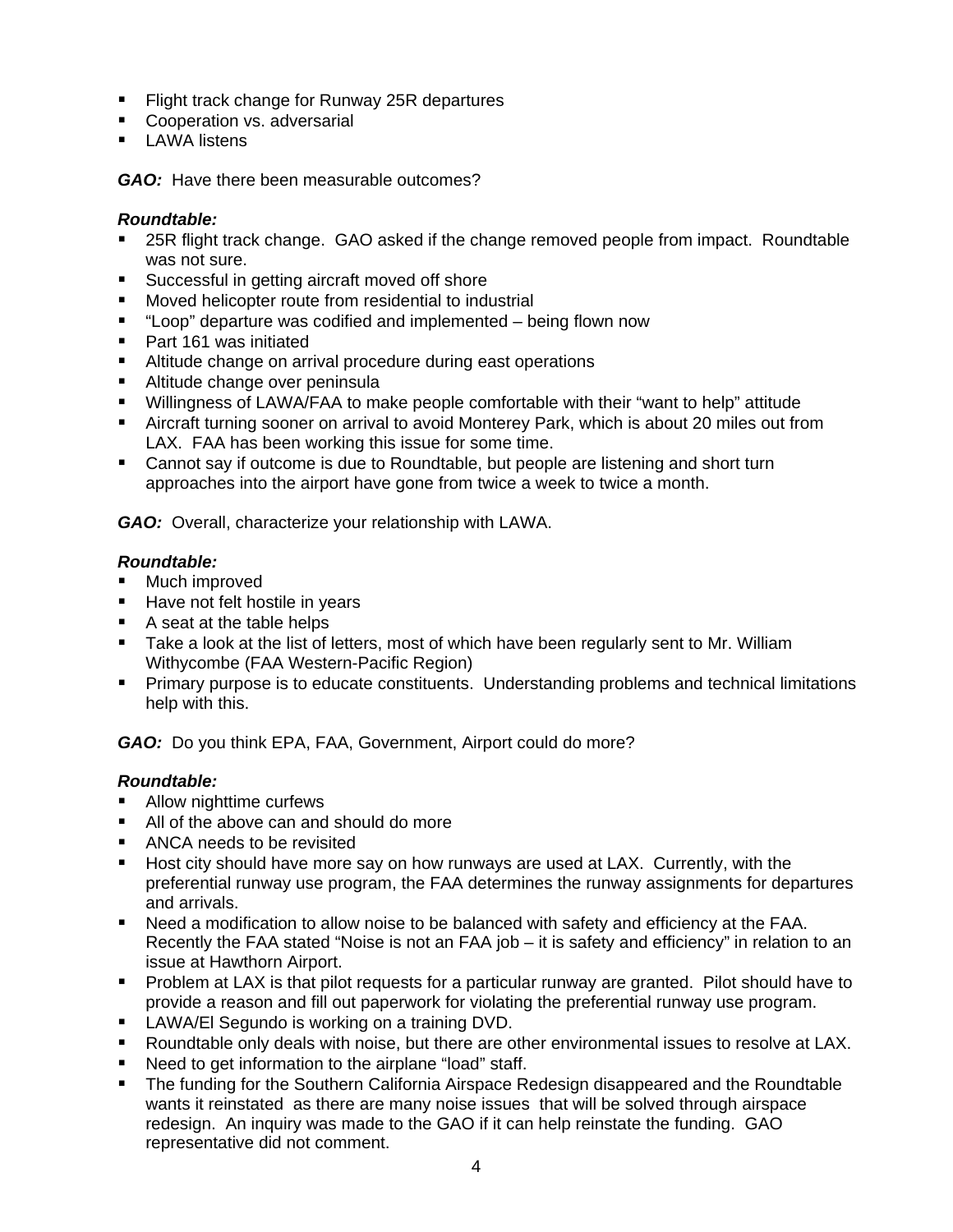- For years FAA told everyone where the flight was; now everyone understands correctly where it is.
- Consistent application of FAA procedures. Roundtable believes that the implementation of the procedures is dependent on FAA staff since the Roundtable notices differences by shift.
- Roundtable wants the FAA/TRACON to visit problem areas. This request was made of the TRACON in relation to the Monterey Park complaints. The TRACON visited Monterey Park and could not believe the amount of noise in the area. First hand experience helped solve problems.
- Need topography accounted for in the determination of noise
- **FAA should consider single-event noise metrics; CNEL vs SENEL. The CNEL noise metric is** inadequate.
- **FAA considers safety in terms of the aircraft including people and goods on the aircraft; they** need to consider the safety (of which noise is an element) for the people on the ground.

*GAO:* Report due out in late summer. Ms. May left business cards for further comments.

#### **4. Review/Approval of Documents**

*Work Program:* Mr. Chan stated the Roundtable reviewed the work program item-by-item at the last meeting and he is providing the changes made to the work program since the last meeting in order to approve the work program, which is a "living document" and will change with progress. Dates on activity are included with each program element, otherwise basically the same as presented in the last meeting.

Discussion: Member Cope requested more time to review. Mr. Chan noted that he provided the work program one week prior to this meeting.

Motion: Chairman McTaggart requested a motion to approve the work program. Vice Chair Schneider so moved, Member Cassidy seconded the motion and the work program was unanimously approved.

Note: A finalized copy will be distributed to the Roundtable members via email.

*Correspondence Log:* This log was prepared by Mr. Gilfillan and was updated by David Chan.

Discussion: None

Motion: Member Jacobson moved to approve the correspondence log with the condition that the log will be updated on a regular basis. The motion was seconded and the correspondence log was unanimously approved.

## **6. Roundtable Member Discussion**

- An inquiry was made on the Part 161 Study. Mr. Holden stated that LAWA has obtained the updated fleet mix forecast, but it is not adequate for noise modeling as the forecast is for the "design day" whereas noise modeling requires the "annual-average day." Ricondo and HMMH are working to determine the fleet mix forecast for the annual-average day. Once this is determined, the noise modeling will commence. LAWA expects the application to be submitted to the FAA by the end of the year with public outreach resuming in the third or fourth quarter of 2009.
- Mr. Holden informed the members that the "Traffic Flow and Runway Use" handout provided at the meeting is the first insert for the LAX Noise Management Program brochure. He informed the members to please insert the handout into their brochures. The insert and the brochure are not available online.